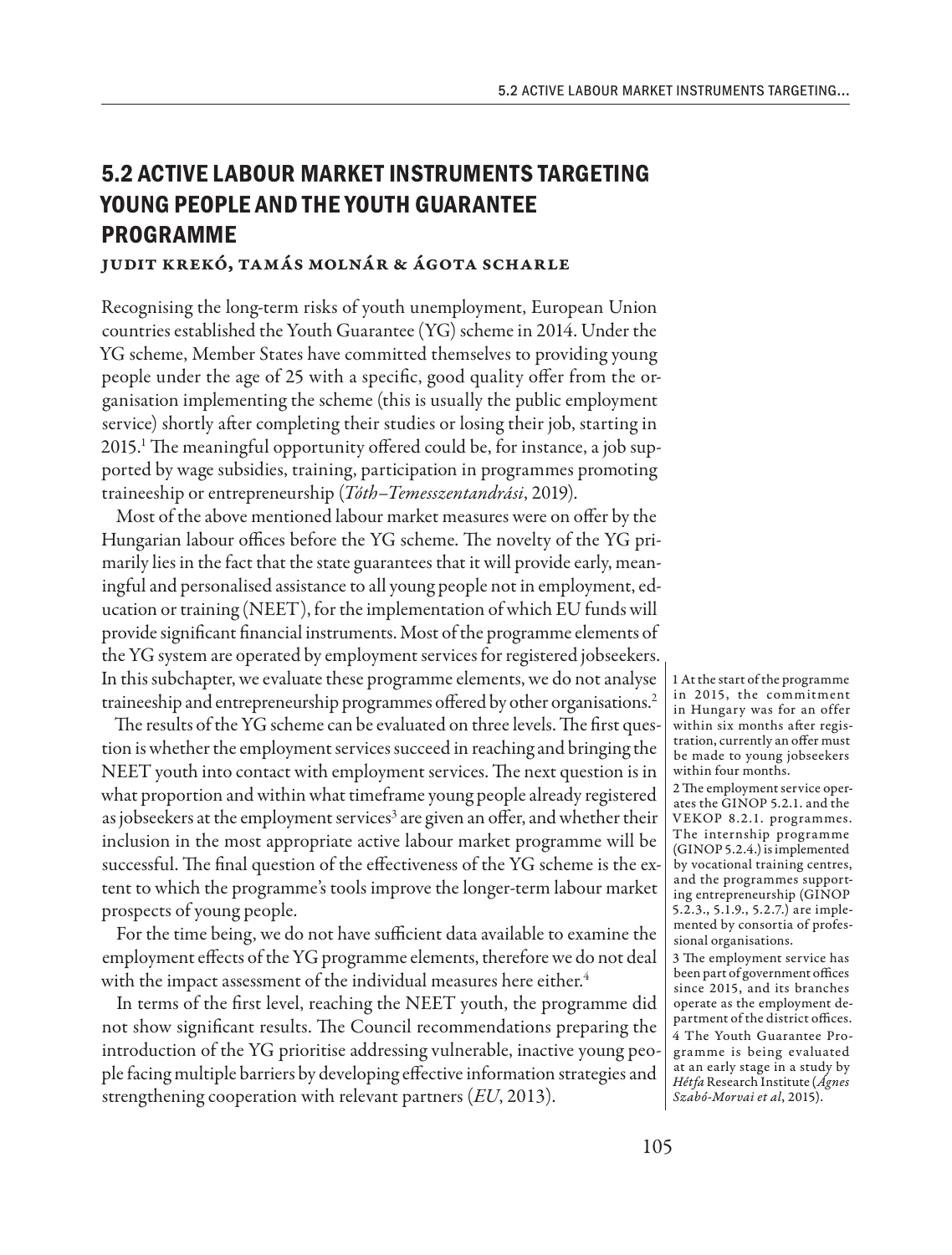Prior to the introduction of the Youth Guarantee Programme, the employment service reached nearly 60 percent of those NEET youth who would like to work, but certain barriers (such as weak motivation or lack of qualification) make it difficult for them to get a job, so they would be particularly in need of the assistance the programme could provide.<sup>5</sup> The rate of registrants in this group increased from 48 percent observed before the introduction of the programme to 58 percent in the first year, however in the following two years, it fell below the previous levels (see *Figure 5.1.5* in the previous subchapter). In the group of young people who are not hindered in their job hunt, the rate of registrants is 10–15 percent higher and has decreased less since the introduction of the programme. This indicates that the programme did not, or it only temporarily strengthened the partnerships or the inclusion tools which made it possible to reach inactive young people. A similar conclusion was reached by *Szabó-Morvaiet al* (2015) based on data from the first months following the introduction of the programme, and this is supported by the interviews conducted in the labour organisation in the spring of 2019 (Budapest Institute, 2019).

On the second level, we analyse the timing and the types of programmes that the registered unemployed youth entered and evaluate the targeting and the relevance of the programmes. Based on the data of young people under the age of 25 entering active labour market programmes, the distribution of labour market programmes has significantly changed in recent years.

Based on individual level data of registered jobseekers, we examined where young people entering the labour register between January 2015 and June 2017 end up in the first six months after entry (*Figure 5.2.1*)*.* According to this, since 2015, the chances of a young person entering the register to get into an active measure within half a year increased, and at the same time the probability of a young person entering public works or not to participate in any programme while remaining in the register decreased. More than half of all entrants are removed from the register within six months without entering either public works or an active programme. They either found work without help or became inactive.

The distribution of the active programmes by type is shown on *Figure 5.2.2*. Based on this, in addition to the dynamic increase of wage subsidies<sup>6</sup> of almost 70 percent, the number of entrants to training programmes stagnated between 2015 and 2018, so the weight of training within active programmes decreased overall.

The fact that the labour market environment in Hungary has changed significantly in recent years also plays an important role in the transformation of the distribution of labour market instruments: besides the dynamic expansion of employment, unemployment, including youth unemployment, has also decreased. In any case, the reduction of the public works programme and the increase in the rate of wage subsidies are positive developments, as

5 Based on LFS data, see subchapter 5.1 for more details. We classified in separate groups those who could not work due to illness or family ties: the rate of registrants in this group is barely 5 percent.

6 Wage subsidies do not include subsidies provided by the Job Protection Act, the latter is discussed in subchapter 5.4.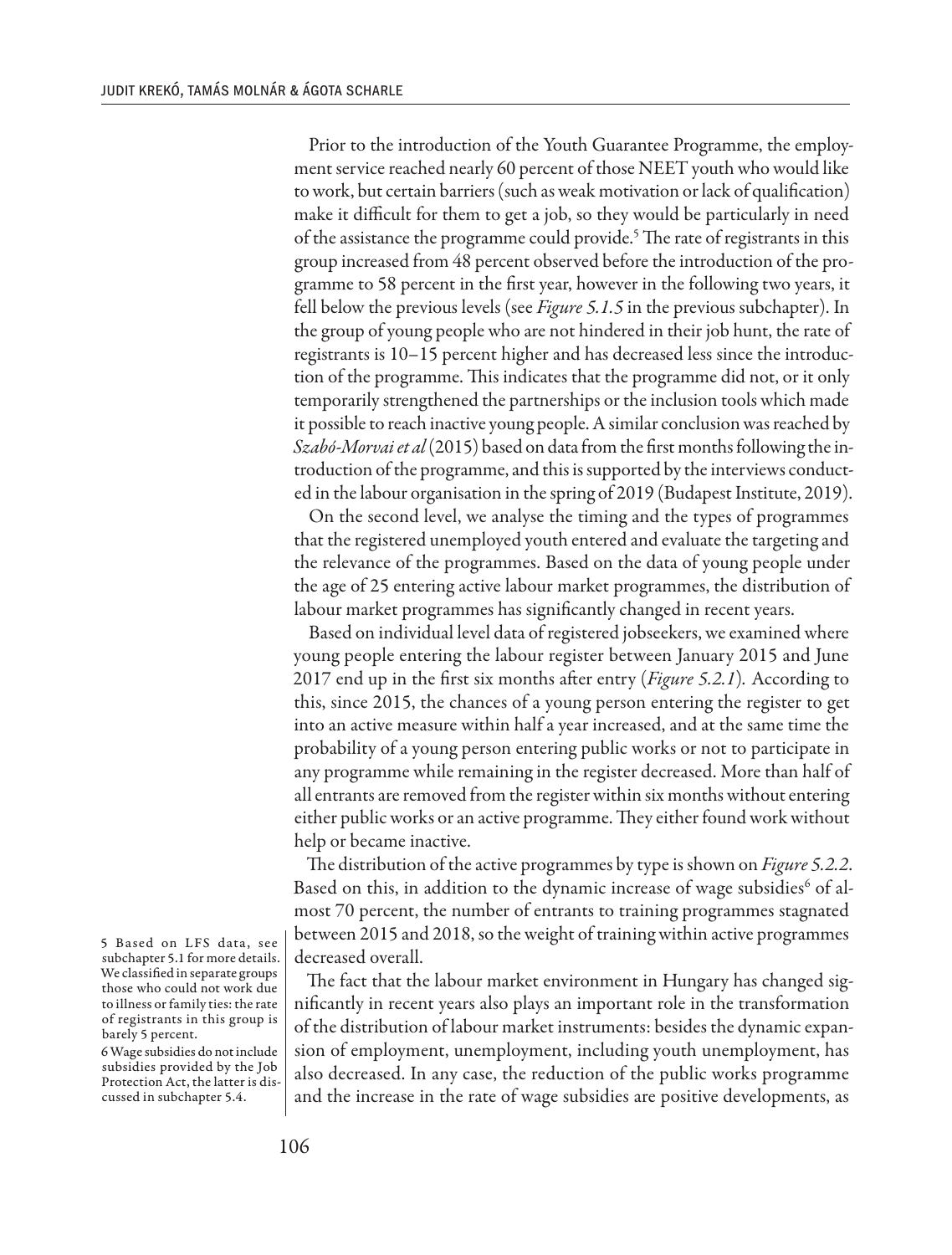the recipients of wage subsidies work in the open labour market at a higher wage level than in public works. International analyses show that wage subsidy schemes providing employment in the private sector could improve post-programme employment opportunities to a greater extent than public employment schemes<sup>7</sup> (*Card et al*, 2018). The results of early analyses of the Hungarian public works scheme also demonstrate that public employment does not aid long-term employment (*Cseres-Gergely–Molnár*, 2015, *Köllő–Scharle*, 2012). At the same time, based on the significant increase in employment and the increase in labour shortages, it is likely that the wage subsidy instruments supported, in part, the employment of young people who could have found employment without support.





\* Until 30 June 2017. The horizontal axis shows the year of registration. Source: Own calculation based on the Admin3 database of *Institute of Economics* Data bank. We would like to thank *István Boza* for his help in processing the database.

Figure 5.2.2: The number of entrants into the Youth Guarantee Programme by active instruments



\* Housing subsidy, entrepreneurship subsidy. Source: *Ministry of Finance*.

7 In fact, the employment impacts of the latter are typically negligible or negative.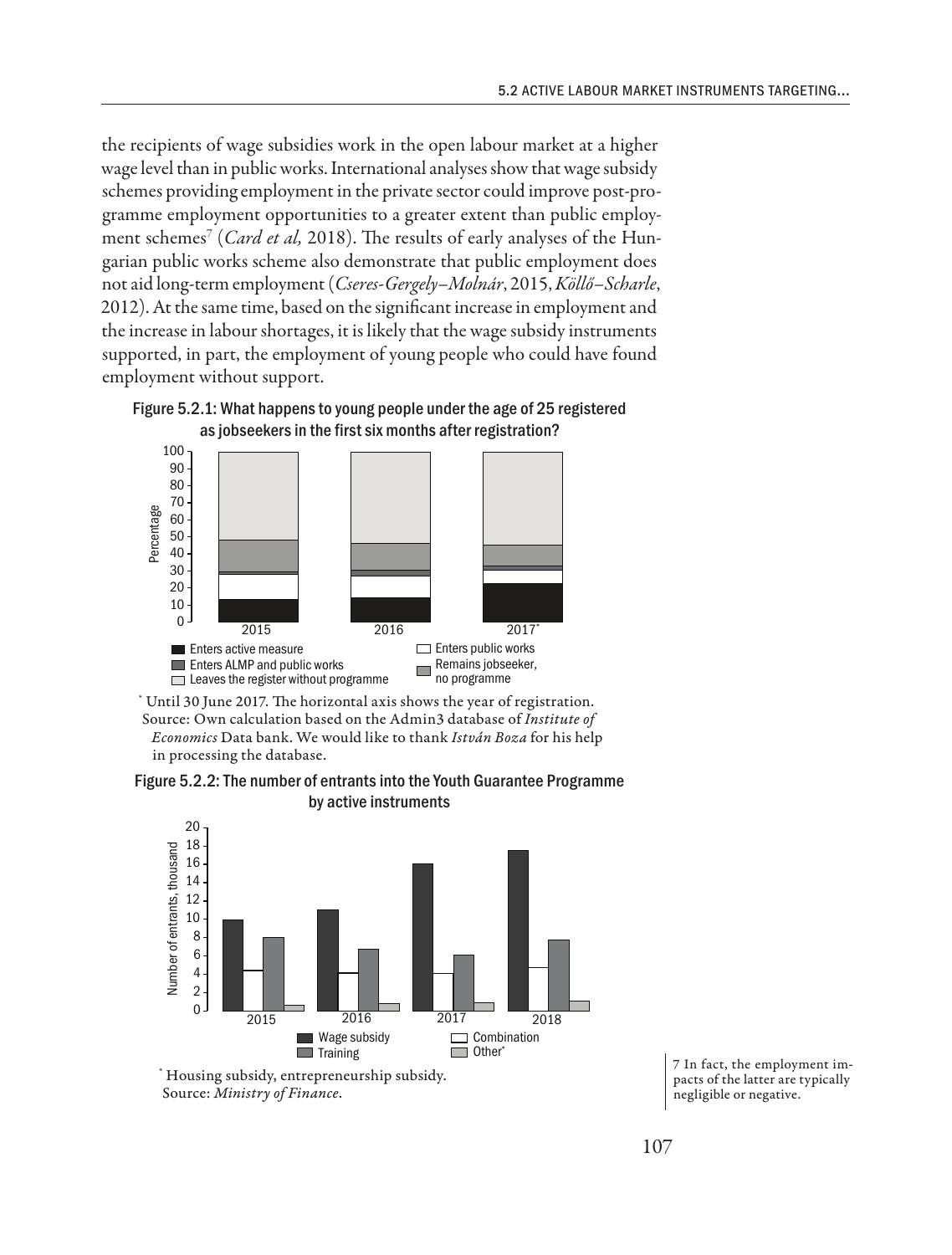Regarding the targeting of the programmes, we examine the extent to which vulnerable and low-educated groups in the labour market benefited from the expansion of active labour market programmes. In order to answer this question, we used a linear probability model to examine what factors influence whether the young people who registered as jobseekers between 30 June 2015 and 30 June 2017 are enrolled in the Youth Guarantee Programme within half a year. The results are shown in *Table 5.2.1.*

|                                  | Year of entry to unemployment registry |             |             |                        |
|----------------------------------|----------------------------------------|-------------|-------------|------------------------|
|                                  | 2015-2017 <sup>a</sup>                 | 2015        | 2016        | $2017^a$               |
| Male                             | $-0.003$                               | $-0.010***$ | 0.004       | 0.000                  |
|                                  | (0.002)                                | (0.003)     | (0.004)     | (0.007)                |
| Max. primary education           | $-0.102***$                            | $-0.092***$ | $-0.109***$ | $-0.122$ ***           |
|                                  | (0.003)                                | (0.004)     | (0.004)     | (0.008)                |
| Below the age of 20              | $-0.003$                               | 0.004       | $-0.007$    | $-0.018$ <sup>**</sup> |
|                                  | (0.003)                                | (0.004)     | (0.005)     | (0.009)                |
| Number of unemployment<br>spells | $-0.018***$                            | $-0.012***$ | $-0.013***$ | $-0.038***$            |
|                                  | (0.002)                                | (0.003)     | (0.004)     | (0.009)                |
| With no work experience          | $0.095***$                             | $0.092***$  | $0.086***$  | $0.126***$             |
|                                  | (0.003)                                | (0.004)     | (0.005)     | (0.009)                |
| Constant                         | $0.252***$                             | $0.248***$  | $0.211***$  | $0.348$ ***            |
|                                  | (0.006)                                | (0.008)     | (0.011)     | (0.020)                |
| Number of observations           | 104,582                                | 51,866      | 38,126      | 14,590                 |
| R <sup>2</sup>                   | 0.039                                  | 0.049       | 0.032       | 0.052                  |
| Average probability of entry     | 0.21                                   | 0.20        | 0.21        | 0.28                   |

| Table 5.2.1: Regression estimate of the factors determining the entry of registered |
|-------------------------------------------------------------------------------------|
| jobseekers under the age of 25 into the Youth Guarantee Programme                   |

a Until 30 June 2017.

Standard errors in parenthesis.

Dependent variable: binary variable with a value of 1 if the registered jobseeker below the age of 25 enters an active measure of the programme within half a year after registration.

Significant on \*\*\*1 percent, \*\*5 percent, \* 10 percent level.

Source: Own calculation based on the Admin3 dataset of *KTI KRTK*.

The regression results show that those with no more than primary education and those re-entering the register are less likely to be included in an instrument of the Youth Guarantee Programme, and this disproportion did not decrease between 2015 and 2017. As a consequence, the labour market instruments are less likely to reach those young people who inherently have worse employment opportunities. This is probably mainly due to the fact that the low-skilled are more difficult to place in the labour market, even with wage subsidies.

In light of the results, the currently low and stagnant rate of training can be considered unfavourable, and more intensive involvement of young people with low educational attainment in training could presumably improve the situation. However, under the Young Guarantee Programme, young jobseekers can participate primarily in vocational training courses that directly pro